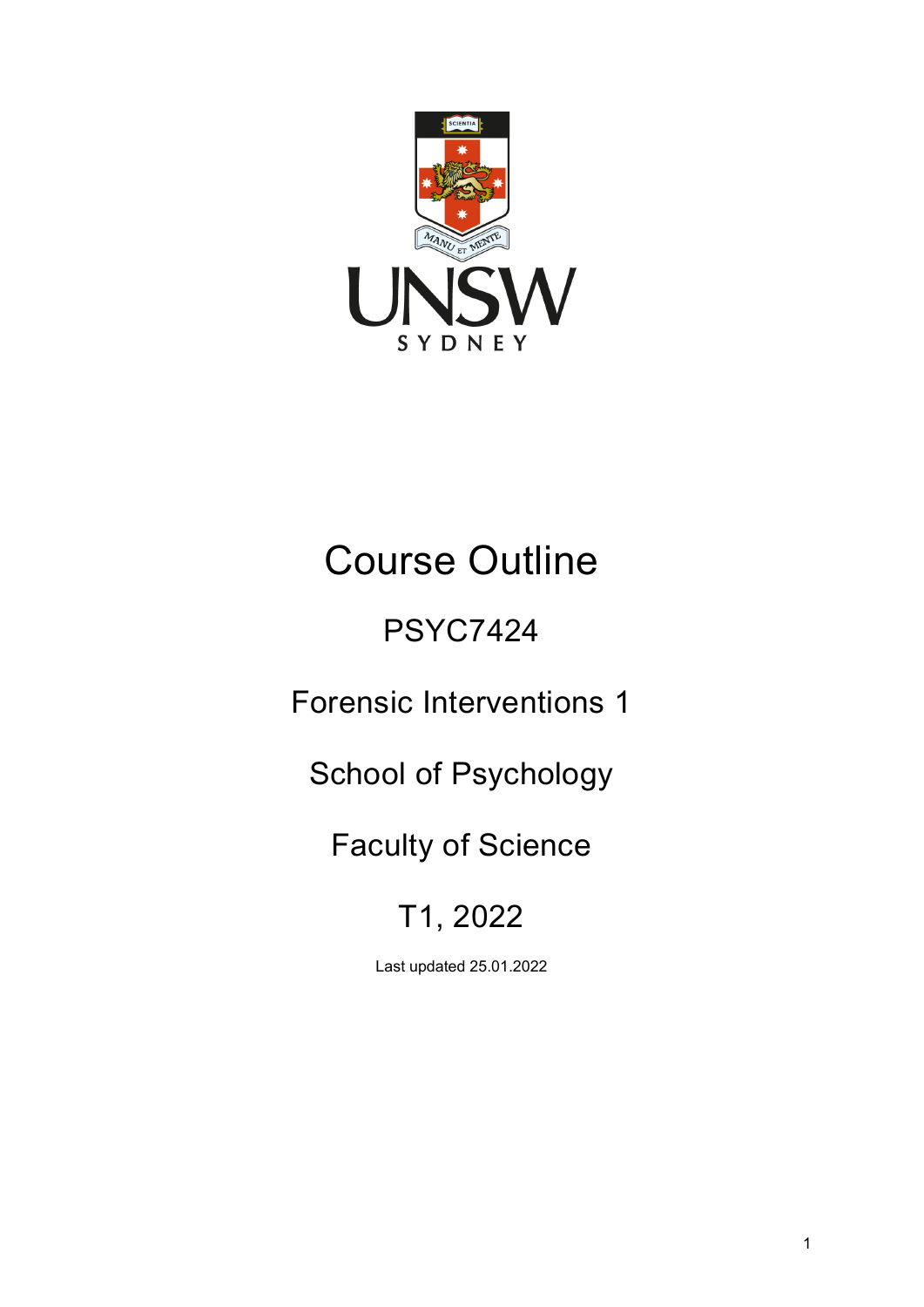# **1. Staff**

| <b>Position</b>    | <b>Name</b>    | Email                 | <b>Consultation times</b><br>and locations | <b>Contact</b><br><b>Details</b> |
|--------------------|----------------|-----------------------|--------------------------------------------|----------------------------------|
| Course<br>Convenor | Anita McGregor | amcgregor@unsw.edu.au | <sup>∣</sup> By appointment                | 9065 7923                        |

## **2. Course information**

| Units of credit:                     | 6                                                                                                   |
|--------------------------------------|-----------------------------------------------------------------------------------------------------|
| Pre-requisite(s):                    | Enrolled Master of Psychology (Forensic) or Combined<br>PhD/Master of Psychology (Forensic) student |
| <b>Teaching times and locations:</b> | Postgraduate Timetable                                                                              |

#### **2.1 Course summary**

This course takes a scientist-practitioner approach, linking a framework of how psychological intervention works. A strong emphasis will be placed on links between research and clinical practice and how one informs the other.

### **2.2 Course aims**

This course will introduce students to issues relevant to working effectively with forensic clients and develop their understanding of theoretical models, diagnostic systems, assessment and intervention strategies for major psychological disorders and offending behaviours.

### **2.3 Course learning outcomes (CLO)**

At the successful completion of this course the student should be able to:

- 1. Develop knowledge of diagnostic criteria and defining features; etiology and onset, course and presentation features of psychological disorders and offending behaviour.
- 2. Assess psychological disorders and offending behaviour, including how to utilise a range of measures to evaluate disorders/behaviour; generate case formulations; and prepare intervention plans based on diagnostic and clinical information, especially in consideration of systemic and cultural issues.
- 3. Develop effective clinical interventions by selecting empirically supported approaches, and utilising ROM (Routine Outcome Measurements) techniques to measure and evaluate treatment outcomes.
- 4. Apply knowledge of the common factors involved in therapeutic engagement with forensic clients and develop effective communication and interpersonal skills.
- 5. Develop a theoretical understanding of the process factors underlying therapeutic intervention. Aim to develop a reflective practice as part of professional and ethical practice.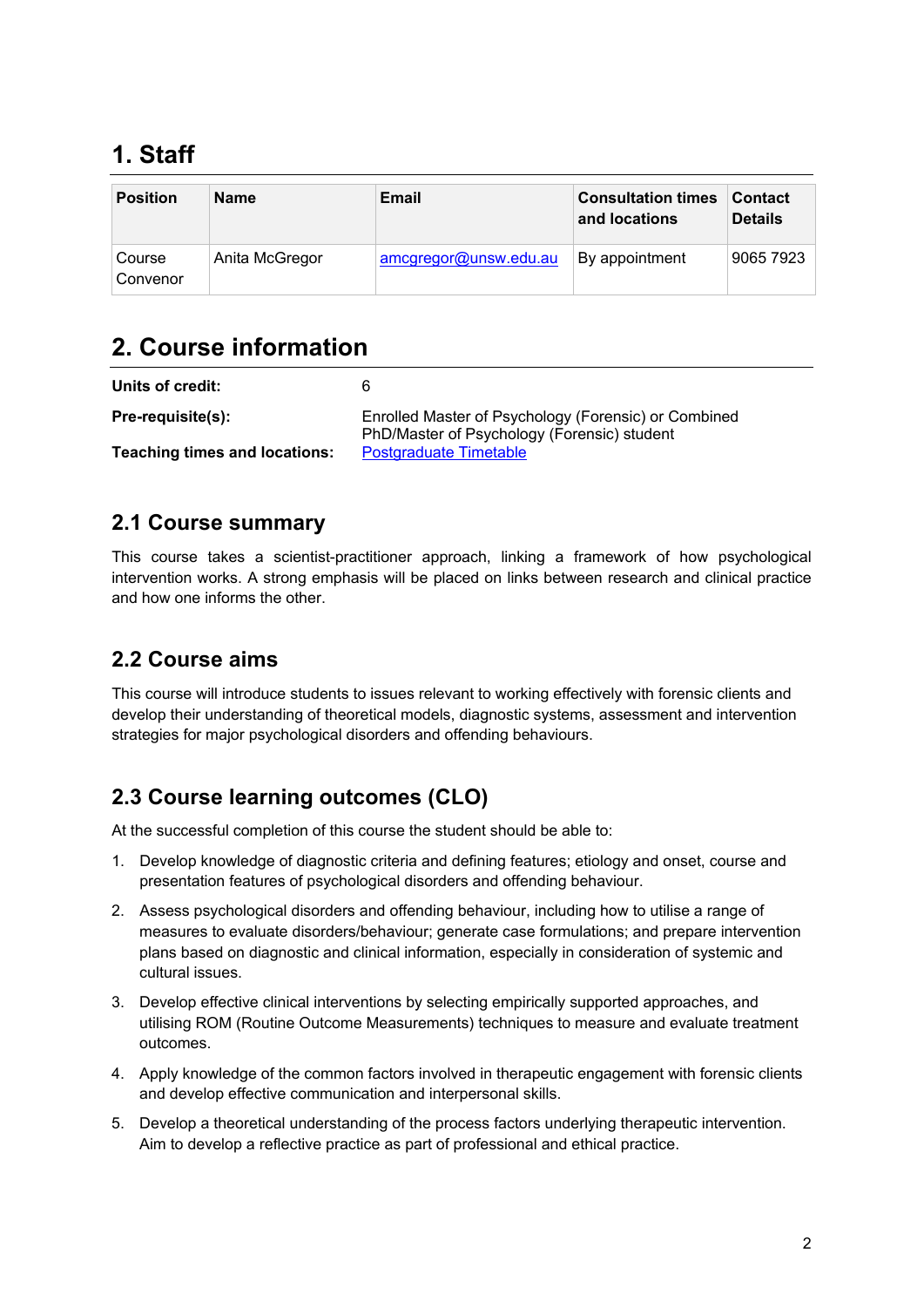| 2.4 Relationship between course and program learning outcomes and assessments |  |  |  |
|-------------------------------------------------------------------------------|--|--|--|
|-------------------------------------------------------------------------------|--|--|--|

|            | <b>Program Learning Outcomes</b>            |                                                |                                      |                                      |                                      |                                                            |                                      |                                       |                   |
|------------|---------------------------------------------|------------------------------------------------|--------------------------------------|--------------------------------------|--------------------------------------|------------------------------------------------------------|--------------------------------------|---------------------------------------|-------------------|
| <b>CLO</b> | 1. Knowledge<br>of the<br><b>Discipline</b> | 2. Ethical, legal<br>& professional<br>matters | 3. Assessment<br>&<br>Measurement    | 4. Intervention<br><b>Strategies</b> | 5. Research &<br>evaluation          | 6.Communicati<br>on $\&$<br>Interpersonal<br>Relationships | 7. Working<br>Cross<br>Culturally    | 8. Practice<br>Across the<br>Lifespan | <b>Assessment</b> |
| 1.         | Lectures,<br>interactive<br>practice        | Lectures,<br>interactive<br>practice           |                                      | Lectures,<br>interactive<br>practice | Lectures,<br>interactive<br>practice |                                                            | Lectures,<br>interactive<br>practice | Lectures,<br>interactive<br>practice  |                   |
| 2.         | Lectures,<br>interactive<br>practice        |                                                | Lectures,<br>interactive<br>practice | Lectures,<br>interactive<br>practice |                                      |                                                            | Lectures,<br>interactive<br>practice | Lectures,<br>interactive<br>practice  |                   |
| 3.         | Lectures,<br>interactive<br>practice        | Lectures,<br>interactive<br>practice           |                                      | Lectures,<br>interactive<br>practice | Lectures,<br>interactive<br>practice | Lectures,<br>interactive<br>practice                       |                                      | Lectures,<br>interactive<br>practice  | 1,2               |
| 4.         | Lectures,<br>interactive<br>practice        |                                                |                                      | Lectures,<br>interactive<br>practice |                                      | Lectures,<br>interactive<br>practice                       | Lectures,<br>interactive<br>practice | Lectures,<br>interactive<br>practice  | 1,2               |
| 5.         | Lectures,<br>interactive<br>practice        | Lectures,<br>interactive<br>practice           | Lectures,<br>interactive<br>practice | Lectures,<br>interactive<br>practice |                                      | Lectures,<br>interactive<br>practice                       | Lectures,<br>interactive<br>practice | Lectures,<br>interactive<br>practice  | 1,2               |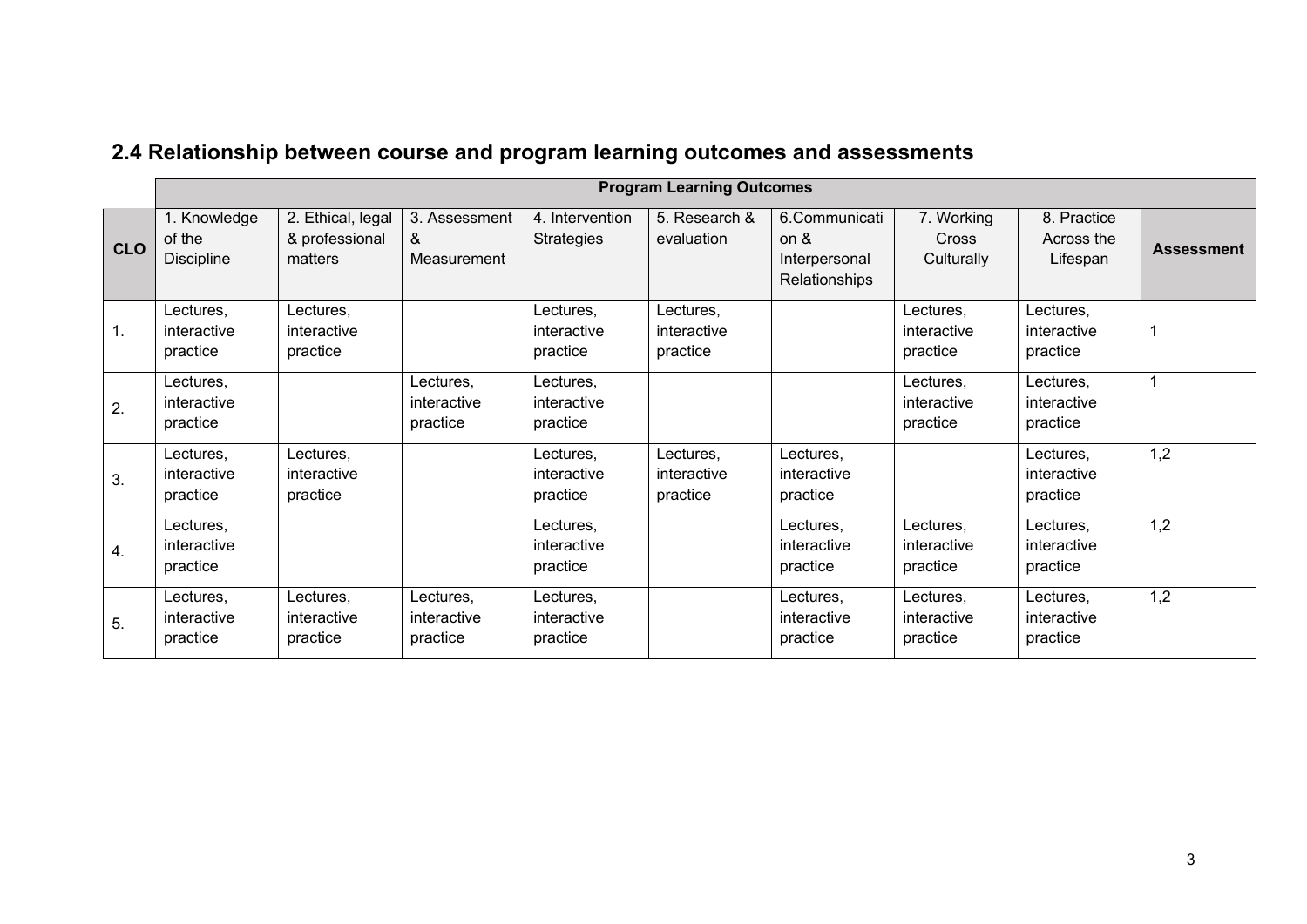### **3. Strategies and approaches to learning**

#### **3.1 Learning and teaching activities**

Consistent with the Learning and Teaching Philosophy of UNSW, this course aims to provide opportunity for student engagement through lectures, discussion, written assignments, opportunities for experiential/ practical learning, and case discussion. When possible, role-play exercises and multimedia will be used to facilitate learning; other methods to facilitate learning may be used at the discretion of the instructor.

#### **3.2 Expectations of students**

It is expected that students are aware of UNSW Assessment policy and understand how to apply for special consideration if they are unable to complete an assignment/exam due to illness and/or misadventure.

It is expected that students have read through the [School of Psychology Student Guide,](https://www.psy.unsw.edu.au/current-students/student-guide) the statement on [Inherent Requirements](https://www.psy.unsw.edu.au/current-students/postgraduate-coursework/master-psychology-forensic) of the program, and the Master of Psychology (Forensic) Program Guide available on the [School website.](https://www.psy.unsw.edu.au/current-students/postgraduate-coursework/master-psychology-forensic)

Students registered with Equitable Learning Services must contact the Course Convenor immediately if they intend to request any special arrangements for later in the course, or if any special arrangements need to be made regarding access to the course material. Letters of support must be emailed to the Course Convenor as soon as they are made available.

Students must attend 80% of lectures and workshops to ensure they are consistently working towards achieving the professional graduate competencies for specialised areas of practice required by the APAC Accreditation Standards. These Accreditation Standards are incorporated in Program and Course Learning Outcomes. Any absence must be accompanied by a medical certificate or other reason for absence. Additional self-study material may be assigned by the Course Convenor to ensure that the trainee has covered any material missed as a result of being absent from workshops or meetings.

Information on any course changes will be made available either on Moodle and/or by email. It is the student's responsibility to check for changes.

#### **4. Course schedule and structure**

This course consists of approximately 20 hours of seminars. Students are expected to take an additional 40 hours of self-determined study to complete assignments, assessments, and readings.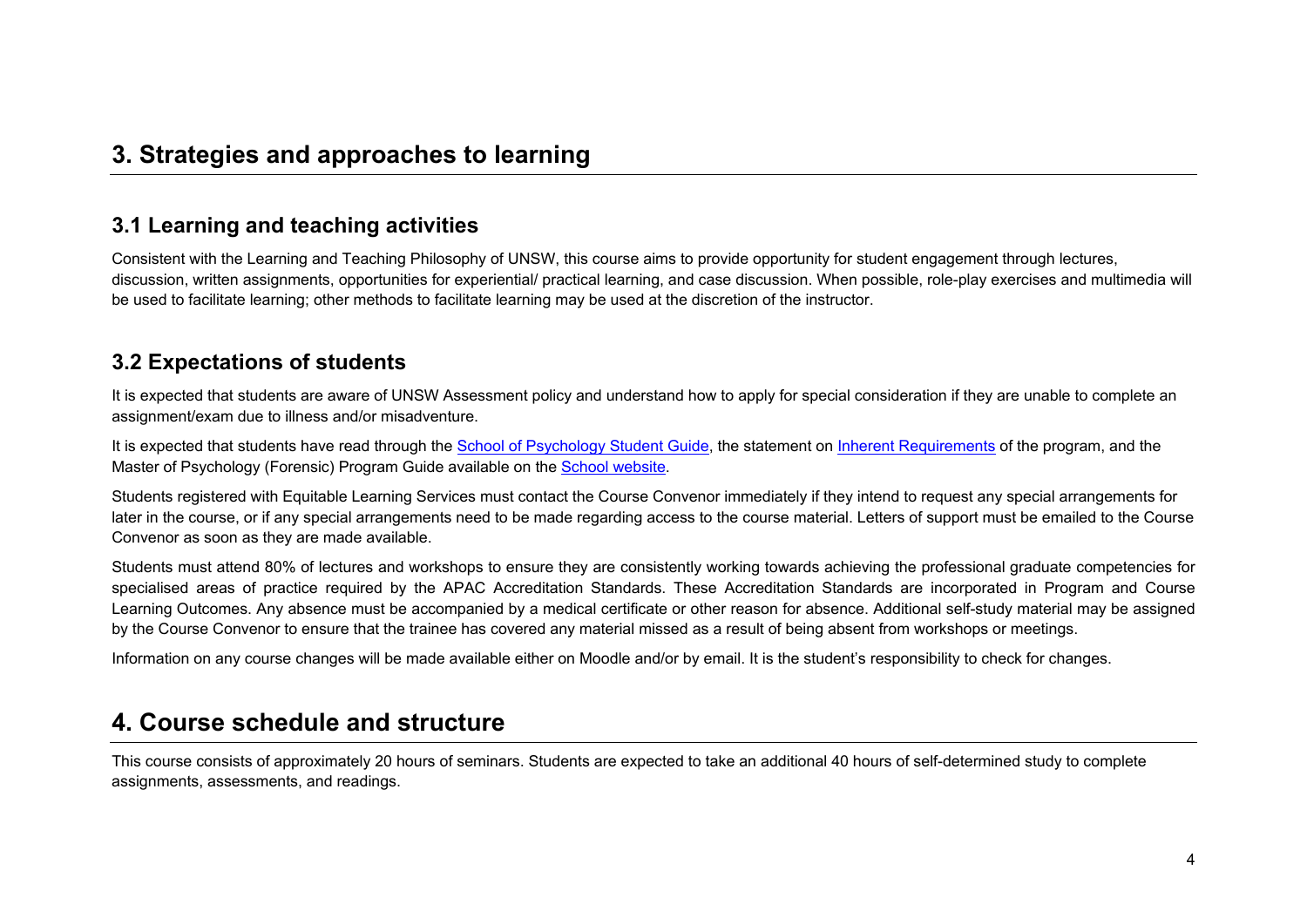| <b>Week</b>                   | <b>Topic</b>                                                        | <b>Activity</b>     | Related<br><b>CLO</b> |
|-------------------------------|---------------------------------------------------------------------|---------------------|-----------------------|
| Class 1<br>February 15        | Common Factors - Mat 311                                            | Lecture, discussion | 4                     |
| <b>Class 2</b><br>February 22 | Routine Outcome Monitoring                                          | Lecture, discussion | 1,2                   |
| Class 3<br><b>April 5</b>     | <b>Case Formulation</b>                                             | Lecture, discussion | 1,2                   |
| Class 4<br>April 12           | Therapeutic interventions (clinical<br>and forensic considerations) | Lecture, discussion | 3                     |
| Class 5<br>April 19           | <b>Systems of Diagnosis</b>                                         | Lecture, discussion | 4,5                   |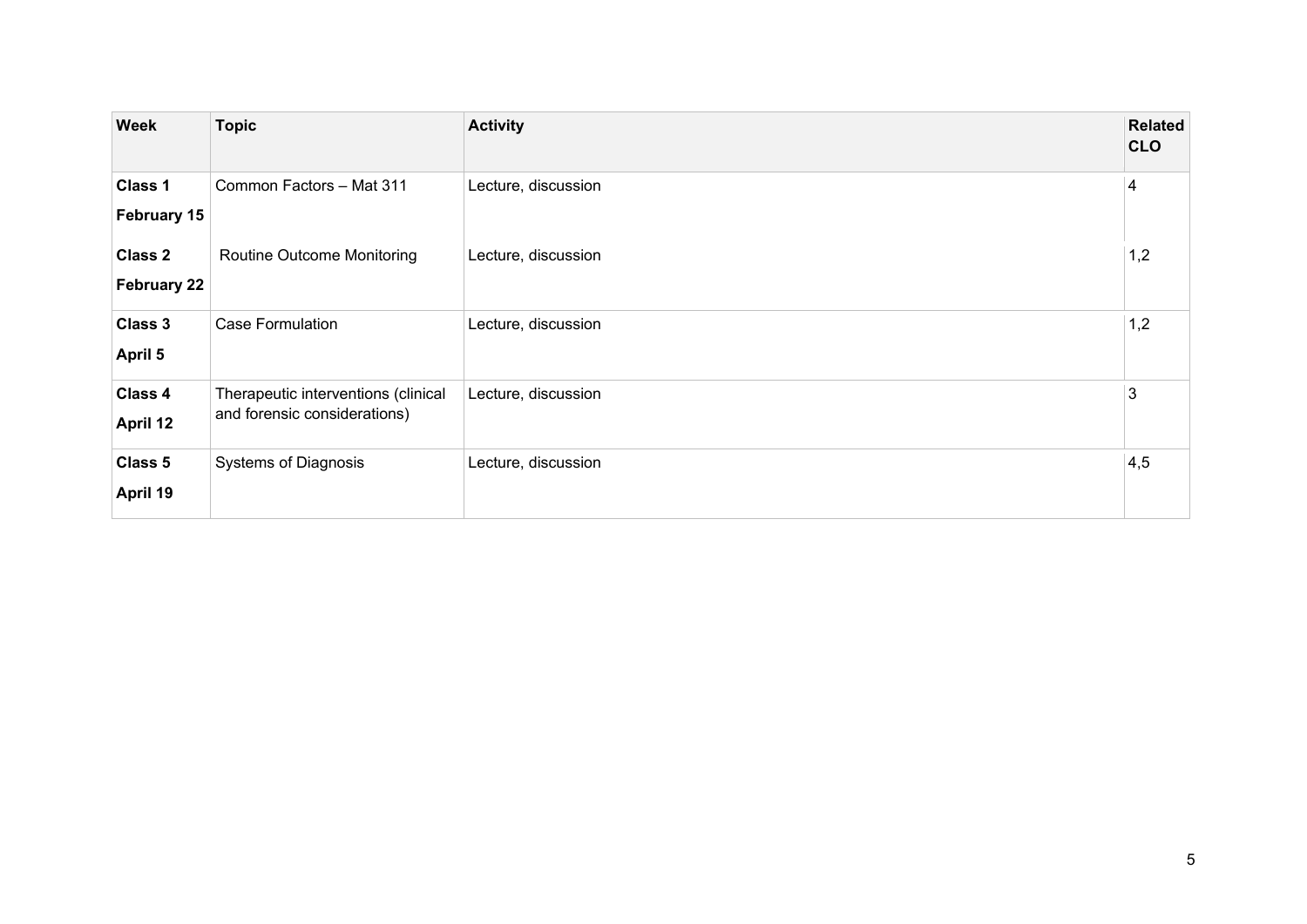## **5. Assessment**

#### **5.1 Assessment tasks**

All assessments in this course have been designed and implemented in accordance with UNSW Assessment Policy.

| <b>Assessment task</b>                                   | Length     | Weight | <b>Mark</b> | Due date                       |  |  |
|----------------------------------------------------------|------------|--------|-------------|--------------------------------|--|--|
| <b>Summative Assessments</b>                             |            |        |             |                                |  |  |
| <b>Assessment 1:</b> Forum discussions (one per lecture) | varies     | 50%    | /50         | two weeks<br>per<br>discussion |  |  |
| <b>Assessment 2: Comparison of modalities</b>            | 2000 words | 50%    | /50         | 5pm on<br>Friday of<br>week 10 |  |  |
| <b>Compulsory Activities</b>                             |            |        |             |                                |  |  |
| N/A                                                      |            |        |             |                                |  |  |

**Assessment 1**: Students are required to participate in Moodle forum discussions. Each week subsequent to the lecture, a discussion question will be posted. Students will be expected to answer the discussion question, and respond in a robust manner (i.e., not writing "great point!) to at least one other student's post for each lecture. Participation in the forums will be worth 50% of the total course mark (5% for initial post and 5% for response for each lecture).

#### **Assessment 2**: Students will:

- 1. compare two modalities of treatment (each student must choose two different modalities e.g., one student can choose DBT and ACT, another can choose DBT and Gestalt). They must provide historical information on the theory and practice *indicating who were the seminal theorists/practitioners and who / what other modalities influenced the development of the modality*, as well as a discussion *about what particular aspects of* each of the modalities is 1. Unique and essential; 2. Essential but not unique; 3. Acceptable but not necessary; and 4. Proscribed. It is entirely acceptable to provide a graph, chart or table reflecting these elements.
- 2. Provide a reflection around how treatment would look for an individual coming for substance abuse treatment with therapists who practiced each modality.

**UNSW grading system:** <https://student.unsw.edu.au/grades>

**UNSW assessment policy:** <https://student.unsw.edu.au/assessment>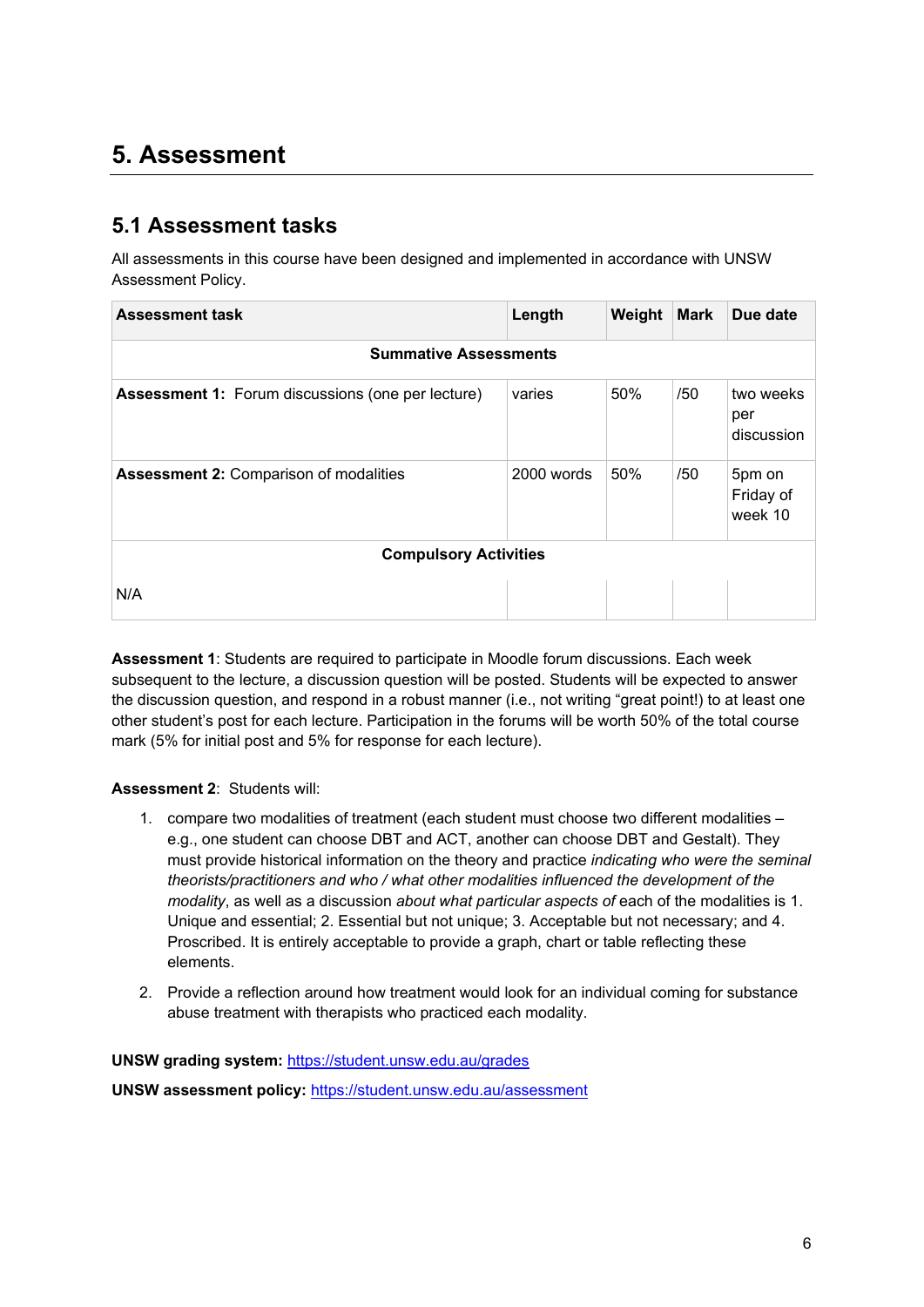#### **5.2 Assessment criteria and standards**

Further details and marking criteria for each assessment will be provided to students closer to the assessment release date (see 4.1: UNSW Assessment Design Procedure).

#### **5.3 Submission of assessment tasks**

**Written assessments:** Documentation for assignments must be forwarded to Course Convenor or other as specified by means identified within this outline or in class.

**Late penalties**: deduction of marks for late submissions will be in accordance with School policy (see the [School of Psychology Student Guide\)](https://www.psy.unsw.edu.au/current-students/student-guide).

**Special Consideration:** Students who are unable to complete an assessment task by the assigned due date can apply for special consideration. Students should also note that UNSW has a Fit to Sit/Submit rule for all assessments. If a student wishes to submit an application for special consideration for an exam or assessment, the application must be submitted prior to the start of the exam or before an assessment is submitted. If a student sits the exam/submits an assignment, they are declaring themselves well enough to do so and are unable to subsequently apply for special consideration. If a student becomes ill on the day of the exam, they must provide evidence dated within 24 hours of the exam, with their application.

Special consideration applications must be submitted to the online portal along with Third Party supporting documentation. Students who have experienced significant illness or misadventure during the assessment period may be eligible. Only circumstances deemed to be outside of the student's control are eligible for special consideration. Except in unusual circumstances, the duration of circumstances impacting academic work must be more than 3 consecutive days, or a total of 5 days within the teaching period. If the special consideration application is approved, students may be given an extended due date, or an alternative assessment/supplementary examination may be set. For more information se[e https://student.unsw.edu.au/special-consideration.](https://student.unsw.edu.au/special-consideration)

**Alternative assessments**: will be subject to approval and implemented in accordance with UNSW Assessment Implementation Procedure.

#### **5.4. Feedback on assessment**

Feedback on all pieces of assessment in this course will be provided in accordance with UNSW Assessment Policy.

| <b>Assessment</b>                                | When    | Who                    | <b>Where</b> | How           |
|--------------------------------------------------|---------|------------------------|--------------|---------------|
| <b>Assessment 1:</b><br>Forum<br>discussions     | Week 10 | <b>Course Convenor</b> | Online forum | Posting       |
| <b>Assessment 2:</b><br>modalities<br>assignment | Week 12 | Course Convenor        | Via email    | <b>Rubric</b> |

## **6. Academic integrity, referencing and plagiarism**

The APA (7<sup>th</sup> edition) referencing style is to be adopted in this course. Students should consult the publication manual itself (rather than third party interpretations of it) in order to properly adhere to APA style conventions. Students do not need to purchase a copy of the manual, it is available in the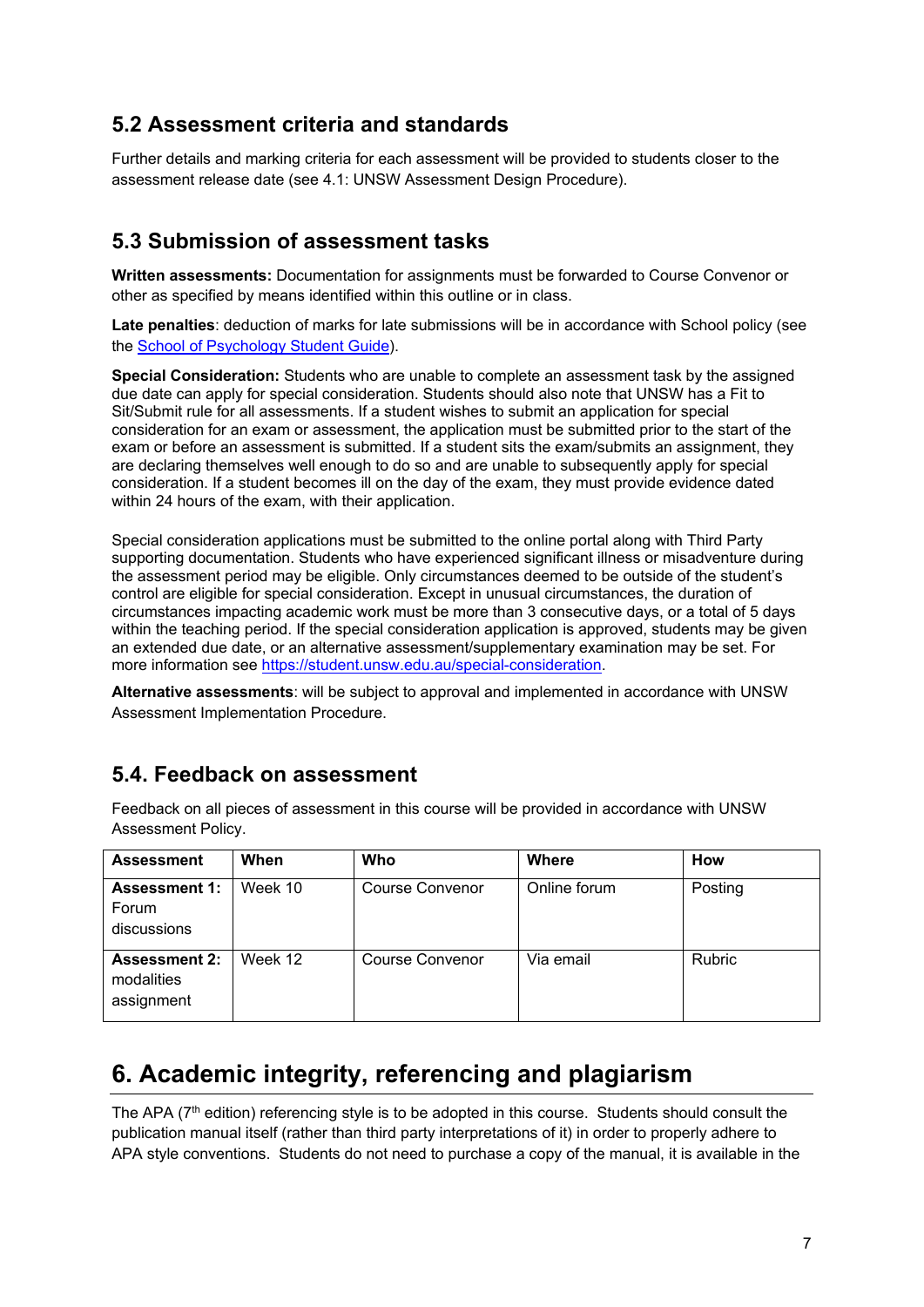library or online. This resource is used by assessment markers and should be the only resource used by students to ensure they adopt this style appropriately: **[APA 7th edition.](http://www.apastyle.org/manual/index.aspx)**

**Referencing** is a way of acknowledging the sources of information that you use to research your assignments. You need to provide a reference whenever you draw on someone else's words, ideas or research. Not referencing other people's work can constitute plagiarism.

Further information about referencing styles can be located at<https://student.unsw.edu.au/referencing>

**Academic integrity** is fundamental to success at university. Academic integrity can be defined as a commitment to six fundamental values in academic pursuits**:** honesty, trust, fairness, respect, responsibility and courage.*[1](#page-7-0)* At UNSW, this means that your work must be your own, and others' ideas should be appropriately acknowledged. If you don't follow these rules, plagiarism may be detected in your work.

Further information about academic integrity and **plagiarism** can be located at:

The *Current Students* site <https://student.unsw.edu.au/plagiarism>*,* and

The *ELISE* training site <http://subjectguides.library.unsw.edu.au/elise>

The *Conduct and Integrity Unit* provides further resources to assist you to understand your conduct obligations as a student: [https://student.unsw.edu.au/conduct.](https://student.unsw.edu.au/conduct)

### **7. Readings and resources**

-

| <b>Textbook</b>                   | Nil                                                                                                                                                                                                                                                                         |
|-----------------------------------|-----------------------------------------------------------------------------------------------------------------------------------------------------------------------------------------------------------------------------------------------------------------------------|
| <b>Course information</b>         | Available on Moodle                                                                                                                                                                                                                                                         |
| <b>Required readings</b>          | There is no set textbook for this course. Reading lists will be<br>provided at lectures, as appropriate. However, below are some<br>references that you may find helpful to this course and to your<br>clinical practice:                                                   |
|                                   | American Psychiatric Association. (2013). Diagnostic and<br>statistical manual of mental disorders (5th ed.). Washington, DC:<br>Author.<br>ICD-11 https://icd.who.int/en/<br>Sturmey, P., McMurran, M. (Eds.) (2011) Forensic Case<br>Formulation. John Wiley & Sons Ltds. |
|                                   | Must have read <b>APS Code of Ethics</b> and Ethical guidelines                                                                                                                                                                                                             |
|                                   | <b>School of Psychology Student Guide</b>                                                                                                                                                                                                                                   |
|                                   | <b>Master of Psychology (Forensic) Program Guide</b>                                                                                                                                                                                                                        |
| <b>Recommended internet sites</b> | <b>UNSW Library</b><br><b>UNSW Learning Centre</b><br><b>ELISE</b><br><b>Turnitin</b><br><b>Student Code of Conduct</b>                                                                                                                                                     |

<span id="page-7-0"></span> $1$  International Center for Academic Integrity, 'The Fundamental Values of Academic Integrity', T. Fishman (ed), Clemson University, 2013.